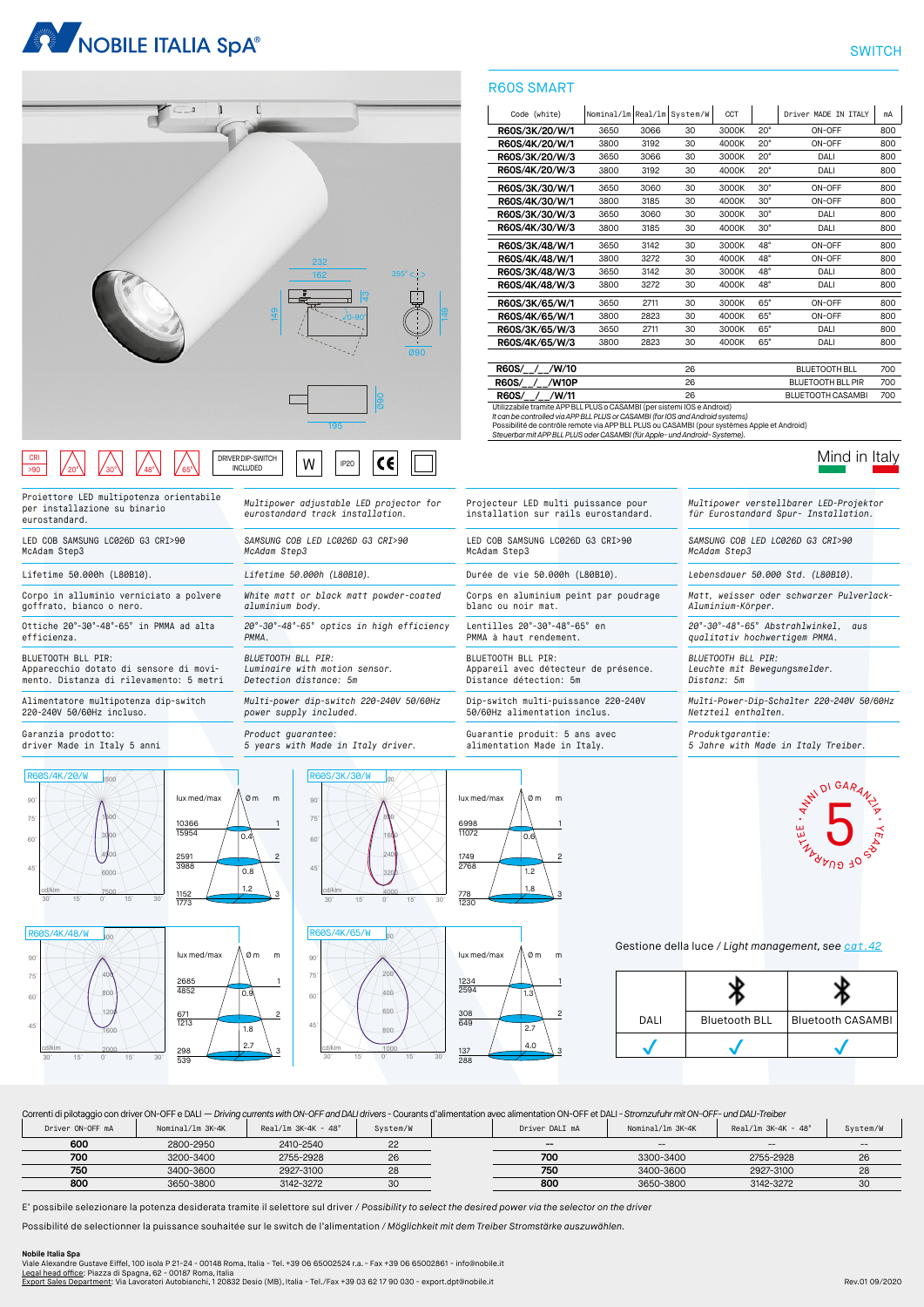



### $\mathbf{B}$  | IP20 DRIVER DIP-SWITCH INCLUDED CRI >90 | |/20°\| |/30°\| |/48°\| |/65°

Proiettore LED multipotenza orientabile per installazione su binario eurostandard.

LED COB SAMSUNG LC026D G3 CRI>90 McAdam Step3

Corpo in alluminio verniciato a polvere goffrato, bianco o nero.

Ottiche 20°-30°-48°-65° in PMMA ad alta efficienza.

BLUETOOTH BLL PIR: Apparecchio dotato di sensore di movi-mento. Distanza di rilevamento: 5 metri

Alimentatore multipotenza dip-switch 220-240V 50/60Hz incluso.

Garanzia prodotto: driver Made in Italy 5 anni







0.9

2685 4852

671 1213

298 539

1.8 2.7

3

2



*Multipower adjustable LED projector for eurostandard track installation.*

*White matt or black matt powder-coated* 

*20°-30°-48°-65° optics in high efficiency* 

*Multi-power dip-switch 220-240V 50/60Hz* 

*Product guarantee: 5 years with Made in Italy driver.*

*SAMSUNG COB LED LC026D G3 CRI>90* 

*McAdam Step3*

*aluminium body.*

*BLUETOOTH BLL PIR:*

*power supply included.*

*Luminaire with motion sensor. Detection distance: 5m*

*PMMA.*



0.6  $\frac{1}{1.2}$ lux med/max  $\land$  0 m m 6998 11072 1749 2768



1.8 3 2

LED COB SAMSUNG LC026D G3 CRI>90

Corps en aluminium peint par poudrage

Appareil avec détecteur de présence. Distance détection: 5m

Dip-switch multi-puissance 220-240V 50/60Hz alimentation inclus.

Guarantie produit: 5 ans avec alimentation Made in Italy.

McAdam Step3

blanc ou noir mat.

BLUETOOTH BLL PIR:

Lentilles 20°-30°-48°-65° en PMMA à haut rendement.



2

Projecteur LED multi puissance pour installation sur rails eurostandard. *Multipower verstellbarer LED-Projektor für Eurostandard Spur- Installation.*

> *SAMSUNG COB LED LC026D G3 CRI>90 McAdam Step3*

Mind in Italy

Lifetime 50.000h (L80B10). *Lifetime 50.000h (L80B10).* Durée de vie 50.000h (L80B10). *Lebensdauer 50.000 Std. (L80B10).*

*Matt, weisser oder schwarzer Pulverlack-Aluminium-Körper.*

*20°-30°-48°-65° Abstrahlwinkel, aus qualitativ hochwertigem PMMA.*

*BLUETOOTH BLL PIR: Leuchte mit Bewegungsmelder. Distanz: 5m*

*Multi-Power-Dip-Schalter 220-240V 50/60Hz Netzteil enthalten.*

*Produktgarantie: 5 Jahre with Made in Italy Treiber.*



Gestione della luce / *Light management, see cat.42*



Correnti di pilotaggio con driver ON-OFF e DALI — *Driving currents with ON-OFF and DALI drivers -* Courants d'alimentation avec alimentation ON-OFF et DALI *- Stromzufuhr mit ON-OFF- und DALI-Treiber*

| Driver ON-OFF mA | Nominal/lm 3K-4K | $Real/Im 3K-4K - 48^\circ$ | System/W | Driver DALI mA | Nominal/lm 3K-4K                                    | Real/lm $3K-4K - 48^\circ$ | System/W |
|------------------|------------------|----------------------------|----------|----------------|-----------------------------------------------------|----------------------------|----------|
| 600              | 2800-2950        | 2410-2540                  |          | $- -$          | $\hspace{0.05cm} -\hspace{0.05cm} -\hspace{0.05cm}$ | $- -$                      | $- -$    |
| 700              | 3200-3400        | 2755-2928                  | 26       | 700            | 3300-3400                                           | 2755-2928                  | 26       |
| 750              | 3400-3600        | 2927-3100                  | 28       | 750            | 3400-3600                                           | 2927-3100                  | 28       |
| 800              | 3650-3800        | 3142-3272                  | 30       | 800            | 3650-3800                                           | 3142-3272                  | 30       |
|                  |                  |                            |          |                |                                                     |                            |          |

E' possibile selezionare la potenza desiderata tramite il selettore sul driver / *Possibility to select the desired power via the selector on the driver*

Possibilité de selectionner la puissance souhaitée sur le switch de l'alimentation */ Möglichkeit mit dem Treiber Stromstärke auszuwählen.*

**Nobile Italia Spa**<br>Viale Alexandre Gustave Eiffel, 100 isola P 21-24 - 00148 Roma, Italia - Tel. +39 06 65002524 r.a. - Fax +39 06 65002861 - info@nobile.it<br><u>Legal head office:</u> Piazza di Spagna, 62 - 00187 Roma, Italia<br><u></u>

### R60S SMART

| Code (black)   | Nominal/1m Real/1m System/W |      |    | CCT   |              | Driver MADE TN TTALY | mA  |
|----------------|-----------------------------|------|----|-------|--------------|----------------------|-----|
| R60S/3K/20/B/1 | 3650                        | 3066 | 30 | 3000K | $20^{\circ}$ | ON-OFF               | 800 |
| R60S/4K/20/B/1 | 3800                        | 3192 | 30 | 4000K | $20^{\circ}$ | ON-OFF               | 800 |
| R60S/3K/20/B/3 | 3650                        | 3066 | 30 | 3000K | $20^{\circ}$ | DALI                 | 800 |
| R60S/4K/20/B/3 | 3800                        | 3192 | 30 | 4000K | $20^{\circ}$ | DALI                 | 800 |
| R60S/3K/30/B/1 | 3650                        | 3060 | 30 | 3000K | $30^\circ$   | ON-OFF               | 800 |
| R60S/4K/30/B/1 | 3800                        | 3185 | 30 | 4000K | $30^\circ$   | ON-OFF               | 800 |
| R60S/3K/30/B/3 | 3650                        | 3060 | 30 | 3000K | $30^\circ$   | DALI                 | 800 |
| R60S/4K/30/B/3 | 3800                        | 3185 | 30 | 4000K | $30^\circ$   | DALI                 | 800 |
| R60S/3K/48/B/1 | 3650                        | 3142 | 30 | 3000K | $48^\circ$   | ON-OFF               | 800 |
| R60S/4K/48/B/1 | 3800                        | 3272 | 30 | 4000K | $48^\circ$   | ON-OFF               | 800 |
| R60S/3K/48/B/3 | 3650                        | 3142 | 30 | 3000K | $48^\circ$   | DALI                 | 800 |
| R60S/4K/48/B/3 | 3800                        | 3272 | 30 | 4000K | $48^\circ$   | DALI                 | 800 |
| R60S/3K/65/B/1 | 3650                        | 2711 | 30 | 3000K | $65^\circ$   | ON-OFF               | 800 |
| R60S/4K/65/B/1 | 3800                        | 2823 | 30 | 4000K | $65^\circ$   | ON-OFF               | 800 |
| R60S/3K/65/B/3 | 3650                        | 2711 | 30 | 3000K | $65^\circ$   | DALI                 | 800 |
| R60S/4K/65/B/3 | 3800                        | 2823 | 30 | 4000K | $65^\circ$   | DALI                 | 800 |
|                |                             |      |    |       |              |                      |     |

**R60S/\_\_/\_\_/B/10** 26 BLUETOOTH BLL 700<br> **R60S/\_\_/\_\_/B10P** 26 BLUETOOTH BLL PIR 700 **REQUETOOTH BLL PIRITION 26** BLUETOOTH BLL PIR **R60S/\_\_/\_\_/B/11** 26 BLUETOOTH CASAMBI 700 Utilizzabile tramite APP BLL PLUS o CASAMBI (per sistemi IOS e Android)

*It can be controlled via APP BLL PLUS or CASAMBI (for IOS and Android systems)*

Possibilité de contrôle remote via APP BLL PLUS ou CASAMBI (pour systèmes Apple et Android) *Steuerbar mit APP BLL PLUS oder CASAMBI (für Apple- und Android- Systeme).*